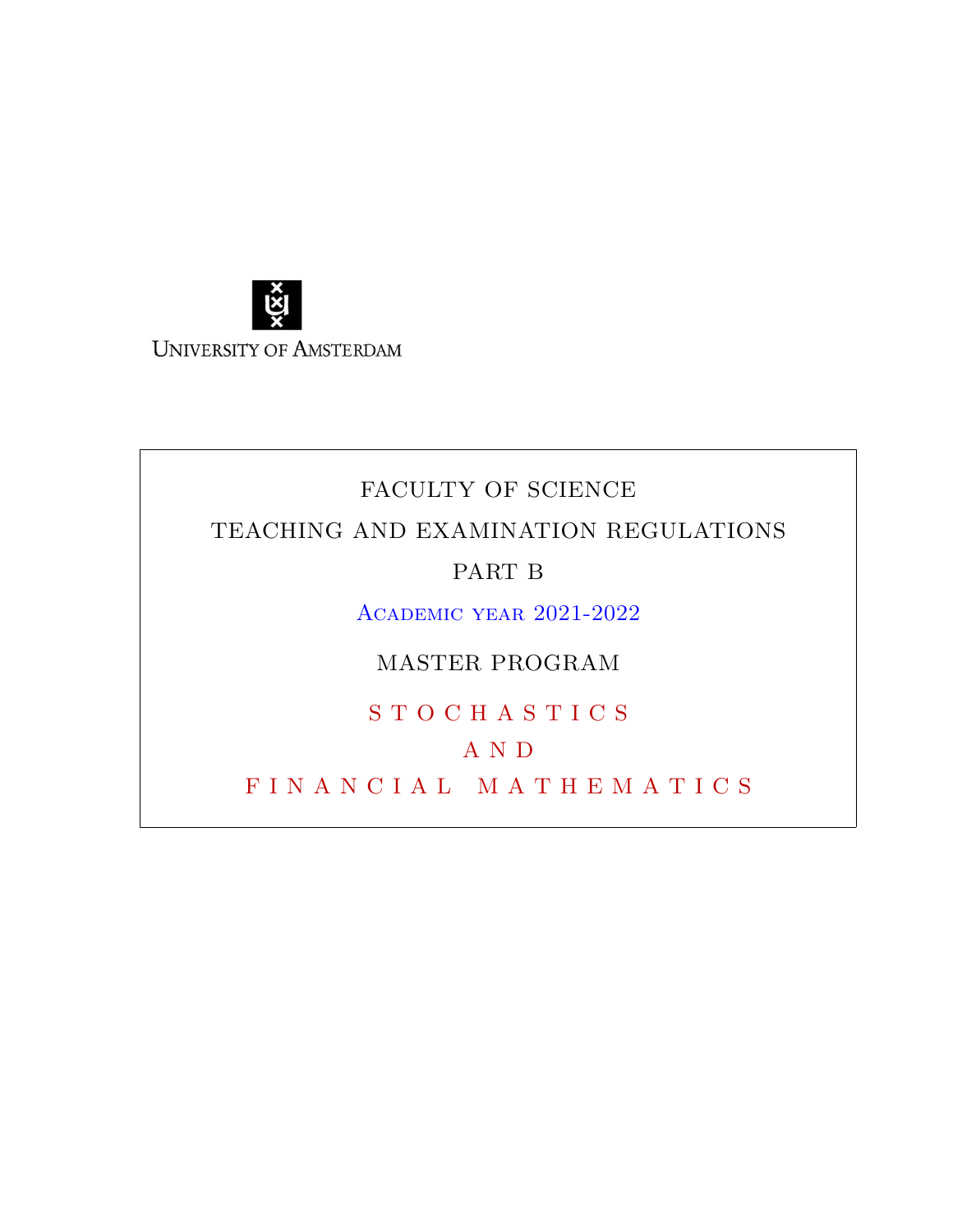| Master Stochastics and Financial Mathematics: TER 2021-2022, Part B                                             | $\overline{2}$          |
|-----------------------------------------------------------------------------------------------------------------|-------------------------|
| Chapter 1. General provisions                                                                                   |                         |
| Article 1.1 Definitions                                                                                         | $\boldsymbol{3}$        |
| Article 1.2 Degree programme information                                                                        | $\sqrt{3}$              |
| Article 1.3 Entry date                                                                                          | 3                       |
| Chapter 2. Programme objectives and exit qualifications                                                         |                         |
| Article 2.1 Programme objectives                                                                                | $\boldsymbol{3}$        |
| Article 2.2 Exit qualifications                                                                                 | 3                       |
| Chapter 3. Further admission requirements                                                                       |                         |
| Article 3.1 Admission requirements                                                                              | 4                       |
| Article 3.2 Pre-Master's programme                                                                              | 4                       |
| Article 3.3 Limited programme capacity                                                                          | 4                       |
| Article 3.4 Final deadline for registration                                                                     | 4                       |
| Article 3.5 English-language requirements                                                                       | $\overline{5}$          |
| Chapter 4. Curriculum structure                                                                                 |                         |
| Article 4.1 Composition of the degree programme                                                                 | 5                       |
| Article 4.2 Compulsory units of study                                                                           | $\,6\,$                 |
| Article 4.3 Practical exercise                                                                                  | $\,6\,$                 |
| Article 4.4 Electives                                                                                           | $\bf 7$                 |
| Article 4.5 Free curriculum                                                                                     | $\,7$                   |
| Article 4.6 Sequence of examinations                                                                            | $\,7$                   |
| Article 4.7 Further conditions for registration for examinations                                                | $\bf 7$                 |
| Article 4.8 Further conditions for examination opportunities                                                    | $\,7$<br>$\overline{7}$ |
| Article 4.9 Participation in practical exercises and tutorials<br>Article 4.10 Further conditions for exemption | $\,7$                   |
| Article 4.11 Validity period of results                                                                         | $\,7$                   |
| Article 4.12 Degree                                                                                             | $8\,$                   |
| Article 4.13 Mastermath                                                                                         | $8\,$                   |
| Article 4.14 Double degree program SFM and other two-year programmes                                            | $8\,$                   |
| Article 4.15 Double Degree Programme SFM and Econometrics                                                       | $8\,$                   |
| Chapter 5. Academic student counselling                                                                         |                         |
| Article 5.1 Academic student counselling                                                                        | 9                       |
| Chapter 6. Teaching evaluation                                                                                  |                         |
| Article 6.1 Teaching evaluation                                                                                 | 9                       |
| Chapter 7. Transitional and final provisions                                                                    |                         |
| Article 7.1 Amendments and periodic review                                                                      | 10                      |
| Article 7.2 Transitional provisions                                                                             | 10                      |
| Article 7.3 Publication                                                                                         | 10                      |
| Article 7.4 Effective date                                                                                      | 10                      |
| <b>Appendices</b>                                                                                               | 11                      |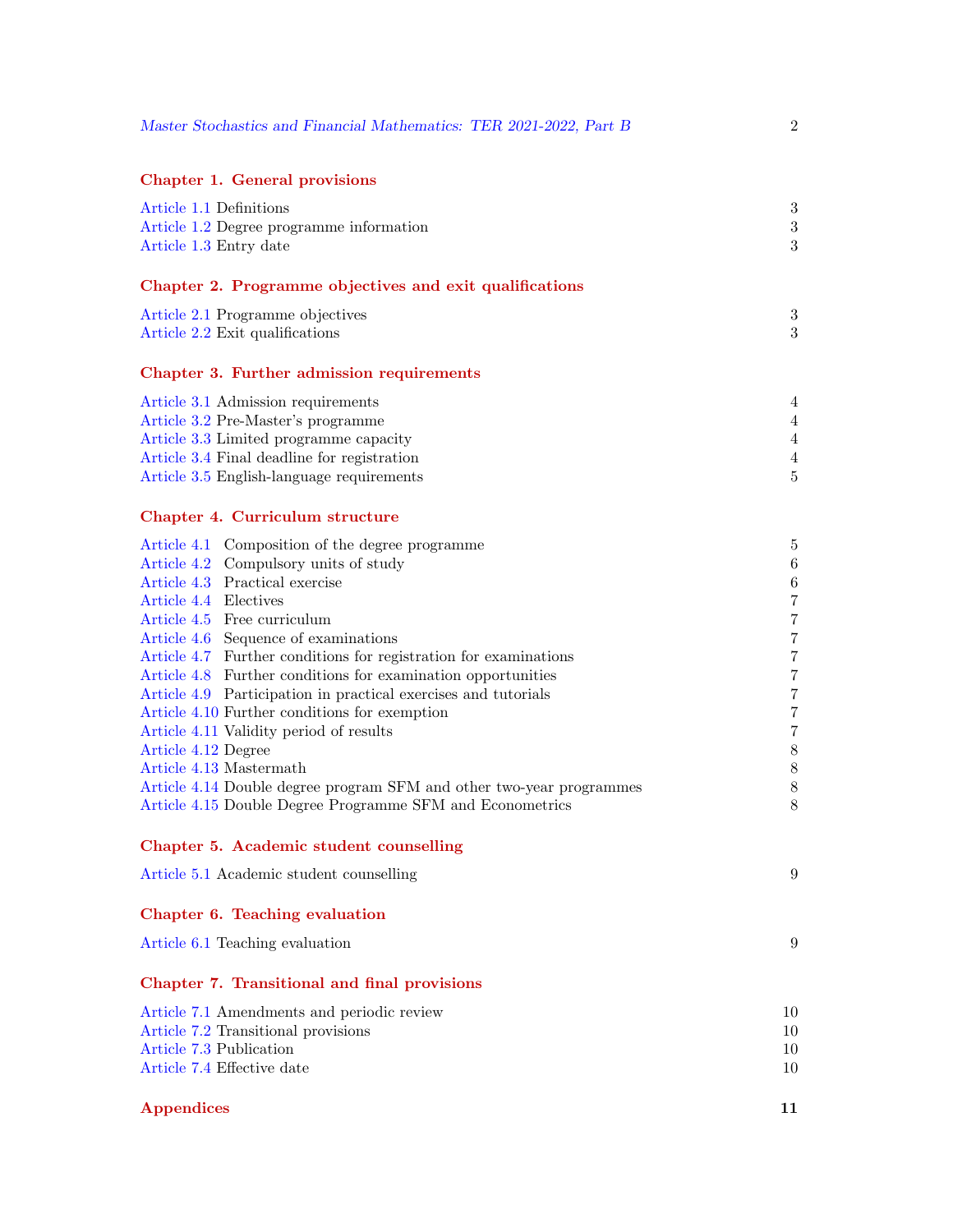## Chapter 1 | General provisions

#### Article B-1.1 Definitions

In addition to TER Part A, the following definitions are used in TER Part B:

- a. Study Plan: the individual concretisation of student's complete master programme.
- b. Master Project: Compulsory internship or master thesis resulting in a written report.

c. Mastermath: a collaboration of nine Dutch universities offering Masters in mathematics.

#### Article B-1.2 Degree programme information

§1. The Master Stochastics and Financial Mathematics (SFM) with CROHO number 60801, is offered on a full-time basis. The language for the program is English.

§2. The programme has a workload of 120 EC and is offered in collaboration with Mastermath.

§3. Students choose between a regular programme and programmes with a major or minor. Each major and minor has its specific exit qualifications (see Appendix 3).

 $\S 4$ . The student may choose a major or a minor from the list below (see also *Article B-4.1*).

| Major $(60)$ EC)      | Minor $(30 \text{ EC})$    |
|-----------------------|----------------------------|
| Science Communication | Teaching (in Dutch)        |
| Science in Society    | Tesla                      |
| Teaching (in Dutch)   | Science for Sustainability |

## Article B-1.3 Entry date

The programme is offered starting in the first semester of an academic year (1 September). This entry date ensures the curriculum can be completed within the nominal time period.

## Chapter 2 Programme objectives and exit qualifications

#### Article B-2.1 Program objectives

§1. The programme aims to provide students with knowledge, abilities and insight in the field of stochastics and financial mathematics, to enable them to work as an academic professional, or to become qualified to pursue advanced training as scientific researcher.

§2. The programme also aims at furthering the insight in the role and understanding of the discipline and its practitioners in society.

#### Article B-2.2 Exit qualifications

§1. The student graduating from the programme:

a. has a thorough theoretical and practical knowledge of modern stochastics and financial mathematics, including the necessary knowledge of other disciplines required for that purpose;

b. has insight in the development and heuristics of modern stochastics and financial mathematics, in particular in stochastics;

c. has research experience in stochastics and financial mathematics;

d. can formulate a research plan based on a relevant problem analysis in the field of stochastics and financial mathematics;

e. is able to analyse and formulate research results and to draw conclusions from them;

f. is able to write a scientific report;

g. is able to participate in discussions about mathematical problems with fellow researchers;

h. is able to consult and apply international professional literature in the relevant sub-areas;

i. is able to apply the knowledge of stochastics and financial mathematics in a broader, multidisciplinary, context;

j. is employable in those positions in which knowledge and research skills especially in the field of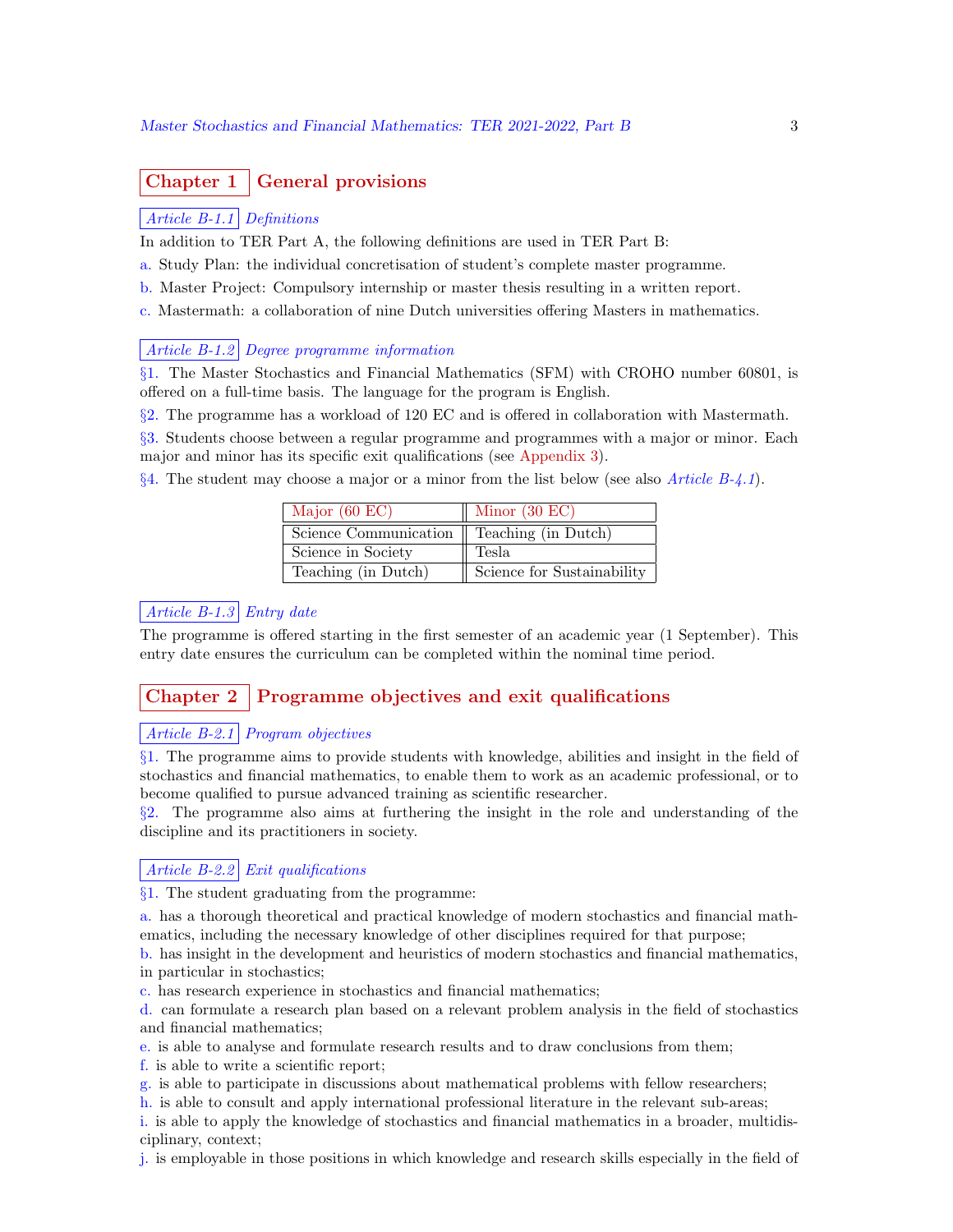stochastics and financial mathematics are a prerequisite;

k. has in depth knowledge of, and insight in the social role of stochastics and financial mathematics to make sound choices regarding one's own profession, as well as in the exertion of this profession; l. is able to cooperate with other people, to convey knowledge to other people and to give a presentation both to discipline specialists and to a broader audience;

m. is aware of potential ethical implications of the use of mathematics and mathematical models within the field of stochastics and financial mathematics.

§2. In addition to §1, a student completing the regular programme (see Article  $B-4.1$ ) is able to

a. place obtained results and conclusions in the context of results obtained by other scientists;

b. carry out literature research in stochastics and financial mathematics using various sources, and combine and enrich these with personal contributions;

c. develop a vision on the development of scientific research in the field of study; model observations in (probabilistic theoretical) mathematical terms, to analyse this model and to draw conclusions from these observations.

§3. The final attainment levels of the major and minor programmes and the learning outcomes of the minor Tesla are listed in Appendix 3. See also https://tinyurl.com/ya4kkfrt.

## Chapter 3 Further admission requirements

#### Article B-3.1 Admission requirements

§1. Students who have successfully completed a Bachelor's degree Wiskunde awarded by a Dutch University may be admitted.

§2. Students who have successfully completed a Bachelor's degree Beta-Gamma met Major Wiskunde, awarded by the University of Amsterdam, may be admitted.

§3. Students who have successfully completed a Bachelor's degree Econometrics, awarded by a Dutch University, may be admitted if in addition they have passed the courses Topology and Measure Theory, and at least three of the five courses Ordinary Differential Equations, Markov Chains, Bayesian Statistics, Functional Analysis, Partial Differential Equations, all from the Bachelor Programme in Mathematics of the University of Amsterdam.

§4. The Admissions Board may also grant admission to the study programme when concluding that the previous education of the candidate is equivalent to the provisions from  $\S1$  or  $\S3$ .

#### Article B-3.2 Pre-master's programme

 $§1.$  Without prejudice to the provisions of *Article B-3.1* the Admissions Board may grant admission to a student whose previous education does not meet aforementioned admission requirements to the study programme, when concluding that the candidate is able to meet these admission requirements within a reasonable period of time. At the request of a candidate, and when the Admissions Board has decided additional education feasible, the Admissions Board may draw up a programme of at most 30 EC as an admission requirement, a so-called Pre-master's programme. §2. After successful completion of this Pre-master's programme a letter of admission will be issued, exclusively for the stated Master's programme.

Article B-3.3 Limited programme capacity Not applicable.

## Article B-3.4 Final deadline for registration

A request for admission to the Master's programme must be received before June 30, 23.59 CEST for EU/EEA/Swiss students, and before January 31, 23.59 CEST for non-EU/EEA/Swiss students. Under exceptional circumstances, the Admissions Board may consider a request submitted after these intake dates.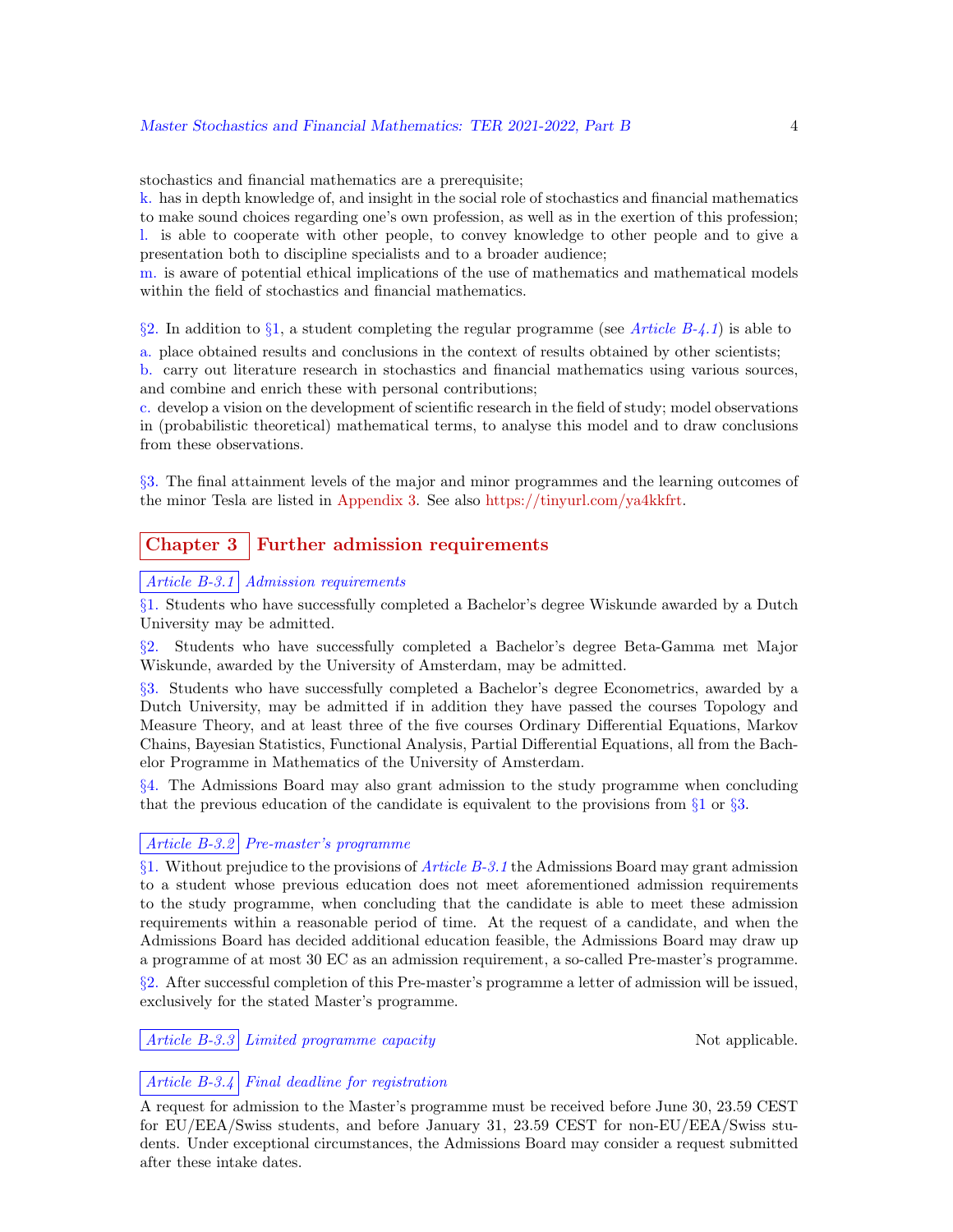#### Master Stochastics and Financial Mathematics: TER 2021-2022, Part B 5

#### Article  $B-3.5$  English language requirements

§1. The proficiency requirement in English as the language of instruction can be met by the successful completion of one of the following examinations:

a. Academic IELTS: minimal result 6.5, with at least 6 for listening, reading, writing, speaking;

b. TOEFL: minimal result 92, with at least 22 for listening, reading, writing, speaking;

c. Cambridge Advanced English: C1 Advanced, with minimal score 180, or C2 Proficiency.

The foregoing examination must have been taken within two years before the enrollment.

 $\S$ 2. An exemption from the English examination in  $\S$ 1 shall be granted to students who:

a. had previous tertiary education in one of the following English-speaking countries: Australia, Canada (English), New Zealand, Ireland, the UK or the USA;

b. possess a Bachelor's degree from a Dutch university requiring sufficient command of English.

## Chapter 4 | Curriculum structure

Article B-4.1 Composition of the degree programme

§1. Students structure their program in one of the following three ways:

a. the regular programme;

b. the programme with minor;

c. the programme with major.

The curriculum that corresponds to each of these choices is outlined in the below table.

| programme                     | the regular | programme    | programme  |
|-------------------------------|-------------|--------------|------------|
| components                    | programme   | with minor   | with major |
| Master Seminar SFM            | $6$ EC      | $6$ EC       | $6$ EC     |
| Measure Theoretic Probability | 8 EC        | 8 EC         | 8 EC       |
| Master Project SFM            | 36 EC       | 24 EC        | 24 EC      |
| Restricted-choice electives   | 58 EC       | 40 EC        | 22 EC      |
| -choice electives<br>Free     | $12$ EC     | <b>12 EC</b> |            |
| Minor or Major                |             | 30 EC        | $60$ EC    |
| Total EC                      | 120 EC      | 120 EC       | 120 EC     |

The majors and minors are listed in *Article B-1.2*. The contents of the study programme are determined in consultation with the Master Coordinator, and laid down in a Study Plan. Students then submit their Study Plan for approval to the Examinations Board.

§2. All students (regular programme, programme with minor, programme with major) take the following compulsory components:

- a. Master Seminar in Stochastics and Financial Mathematics;
- b. Measure Theoretic Probability.

Students from the regular program and students from the program with minor choose one of the following specializations:

|            | Acronym    Specialization       |
|------------|---------------------------------|
| <b>DAS</b> | Data Analysis and Statistics    |
| <b>FNM</b> | Financial Mathematics           |
| PDM        | Probability and Decision Making |

The 58EC restricted-choice electives for the regular programme and the 40EC restricted-choice electives for the programme with minor (see the table in  $\S1$ ) must:

a. all be selected from the complete SFM Curriculum listed in Appendix 1;

b. satisfy the additional restrictions formulated in Appendix 2.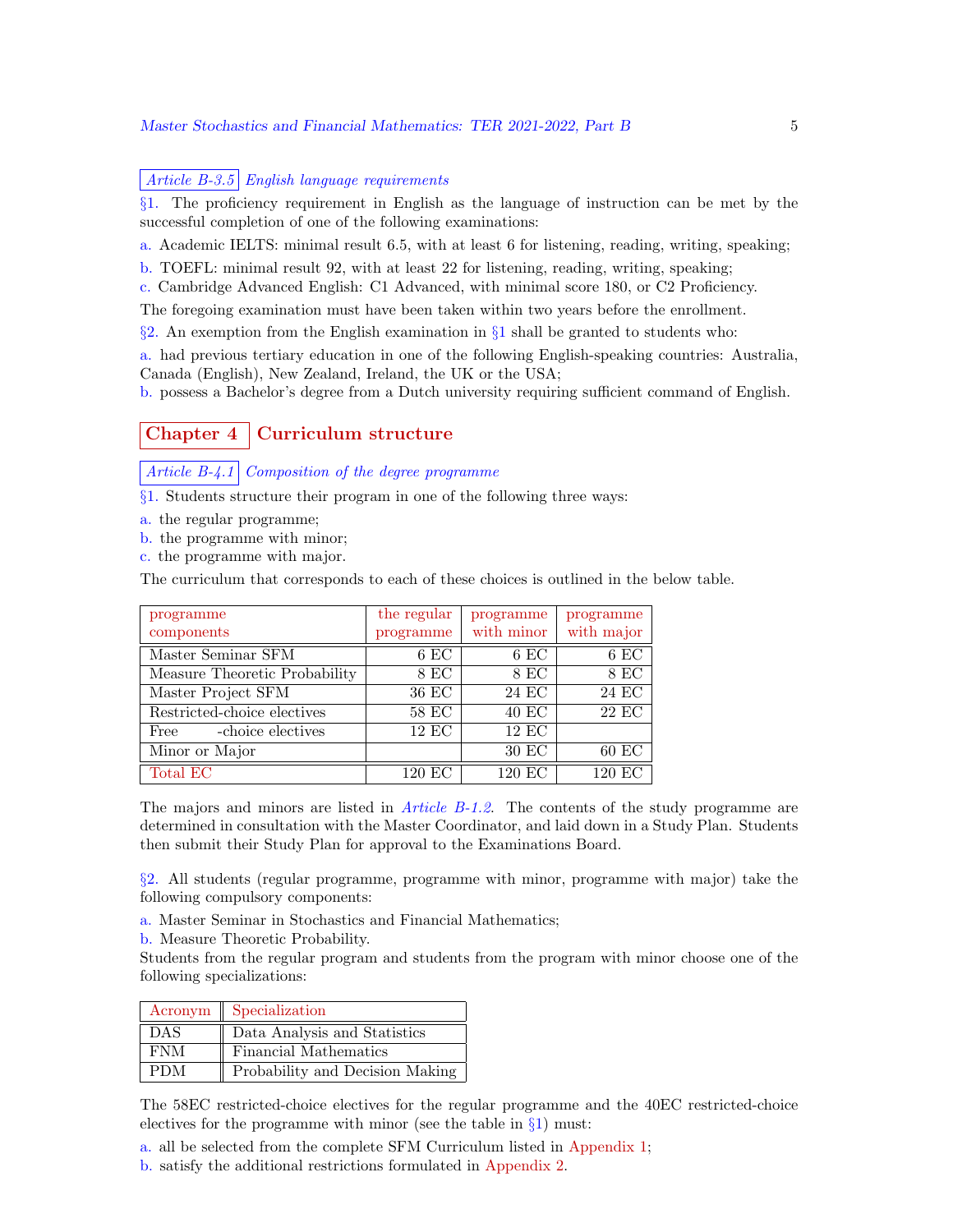§3. Students of the regular program and students of the regular program with minor who wish to deviate from the restrictions as in  $\S2$  may formulate an alternative Study Plan, including a topic of the Master Project SFM. This should be done in consultation with the Master Coordinator and submitted for approval to the Examinations Board before execution.

§4. The 30 EC Minor Tesla takes place in the second semester of the second year. It has a separate intake procedure for admission and has limited capacity. The Minor Tesla requires that students have finished 48 EC of their research programme before they can participate.

§5. Students of the program with major go through a separate intake procedure for admission into the major. Each major must be combined with a 60EC research programme, and each major requires that students have completed 48EC of this research programme before they can participate. The research programme consists of the following components (see table in §1):

a. a smaller sized 24EC Master Project SFM;

- b. the 6EC Master Seminar SFM;
- c. the 8EC course Measure Theoretic Probability;

d. a least 22EC elective components related to the topic of the Master Project.

The elective components must be selected from Appendix 1 in consultation with the Master Coordinator and approved by the Examinations Board before commencing. They do not have to satisfy the requirements detailed in Appendix 2 for the specializations from  $\S$ .

§6. The 60EC Major Teaching offered by the Interfacultaire Lerarenopleidingen (ILO) results in the first-degree teaching competency (Dutch: eerstegraads bevoegdheid). Students who already have the second-degree teaching competency (tweedegraads bevoegdheid), for example by having completed the Educatieve Minor in the Bachelor, can obtain the first-degree teaching competency by following a reduced 30EC program at ILO. The program should then be implemented as a program with minor (see  $\S 1-4$ ). An alternative implementation may be possible, but only after consultation with both Major- and Master Coordinator and approval by the Examinations Board.

#### Article B-4.2 Compulsory units of study

§1. The Master Seminar SFM is compulsory. Its content, format, and assessment criteria are described in the Course Catalogue.

§2. Measure Theoretic Probability is a compulsory course.

§3. The Master Project SFM is compulsory.

a. The Master Project SFM is conducted under the supervision of an examiner, and consists of a thesis, a midterm presentation in the Master Seminar SFM, and a final presentation.

b. At the end of the Master Project SFM the examiner verifies on the basis of the assessment criteria, whether the student has sufficiently achieved the exit qualifications.

The assessment criteria are the:

- 1. quality and content of the written thesis (50%);
- 2. student's attitude and execution of the project (35%);
- 3. midterm presentation (5%);
- 4. final presentation (10%).
- c. Concerning the assessment of the Master Project SFM:
- 1. a second examiner will act as an independent reviewer;
- 2. the coordinator of the Master Seminar SFM will assess the midterm presentation;
- 3. the final presentation will be attended by the examiner and the second reviewer;
- 4. the final grade will be determined by the examiner and the second reviewer;
- 5. a member of the Examinations Board will supervise the assessment procedure.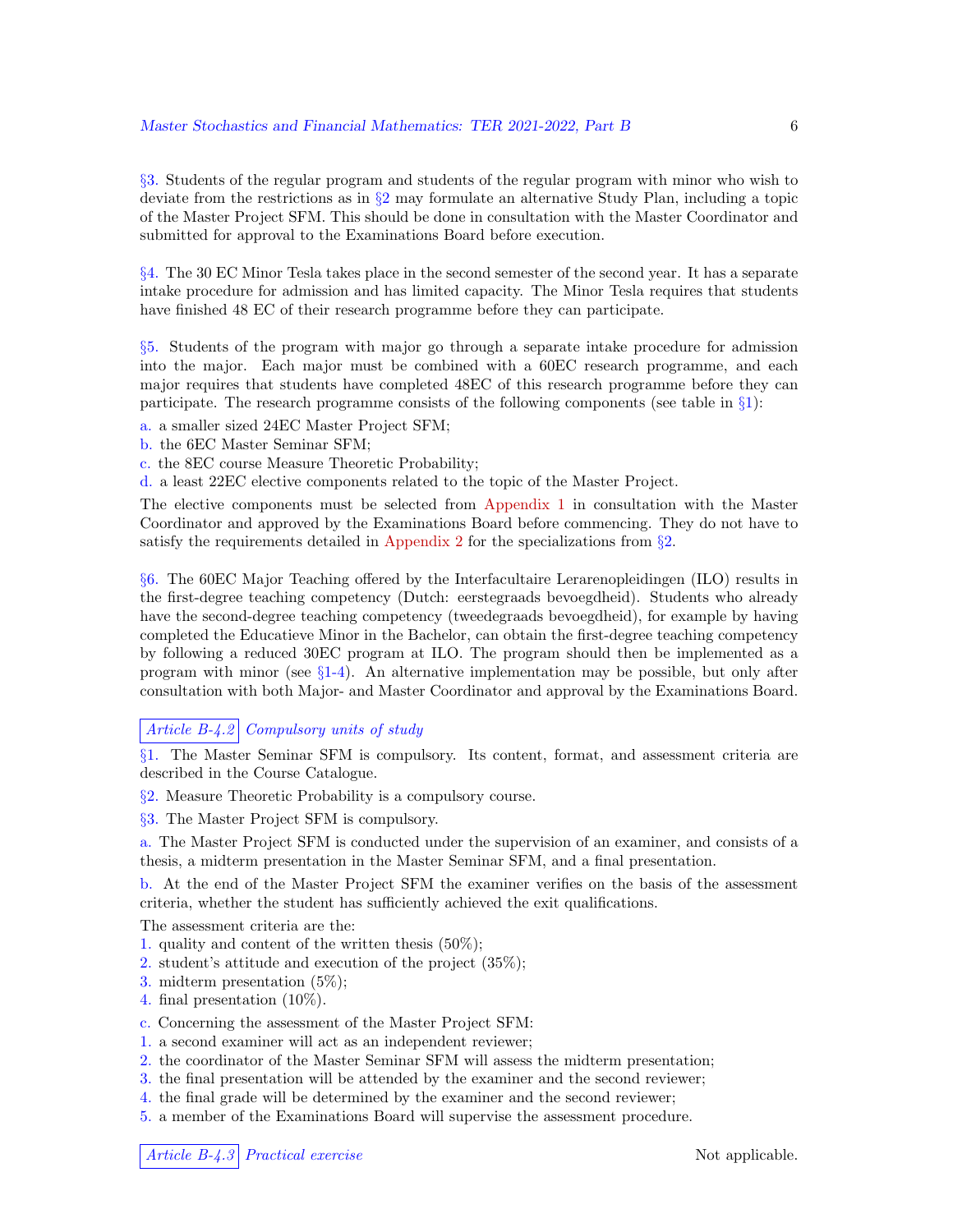#### Article B-4.4 Electives

§1. The restricted-choice elective courses are all listed in Appendix 1.

§2. Course components successfully completed elsewhere or that are not included in the list of restricted-choice elective components may be included in the student's Study Plan only subject to permission from the Examinations Board. Such course components:

a. have to be offered by an accredited university or institute that is of a comparable level;

b. must be relevant to the programme;

c. must have been completed during the period that the student is enrolled in the programme.

§3. In terms of content, restricted-choice elective components must not show too much similarity to other components of the student's Study Plan. The acceptable degree of similarity is to be decided by the Examinations Board.

§4. The Reading Course (3EC) or Reading Course Mathematics (6EC) can only be given after approval by the Programme Director. Before commencing, the proposed examiner of the reading course should also have a brief written description of its contents, reading material, and assessment procedure approved by the Examinations Board.

§5. The restricted-choice elective course Internship SFM (3EC) is a course in which students do a summer internship at a financial or consultancy company.

§6. The free-choice elective components:

a. must not show too much overlapping content with other components in student's Study Plan;

b. may in exceptional cases be at Bachelor level.

c. may only be included in the Study Plan after approval by the Examinations Board.

#### Article  $B-4.5$  Free curriculum

§1. Subject to certain conditions, students have the option to compile a curriculum of their own choice, which deviates from the curricula stipulated by the degree programme.

§2. The composition of this curriculum must first be approved by the Examinations Board.

§3. It must possess at least the extent, breadth and depth of the regular programme described in Article  $B-4.1$  and must be in line with the learning outcomes of the degree programme as formulated in *Article B-2.2.* At least 60EC of the proposed curriculum must consist of components of the regular programme and must include the Master Seminar SFM and the Master Project SFM.

#### Article  $B-4.6$  Sequence of examinations

§1. Participation in a restricted-choice elective course may require particular mathematical prerequisites. The prerequisites for each course are listed in the Course Catalogue.

§2. The Master Project SFM in the regular programme may only be commenced if the other compulsory course components and the restricted-choice elective components have been completed.

|  | $\vert$ Article B-4.7 Further conditions for registration for examinations | Not applicable. |
|--|----------------------------------------------------------------------------|-----------------|
|  | $\vert$ Article B-4.8 Further conditions for examination opportunities     | Not applicable. |
|  | Article B-4.9 Participation practical training and tutorials               | Not applicable. |

#### Article  $B-4.10$  Further conditions for exemption

§1 A maximum of 60 EC of the curriculum may be obtained through granted exemptions.

Article B-4.11 Validity period of results Not applicable.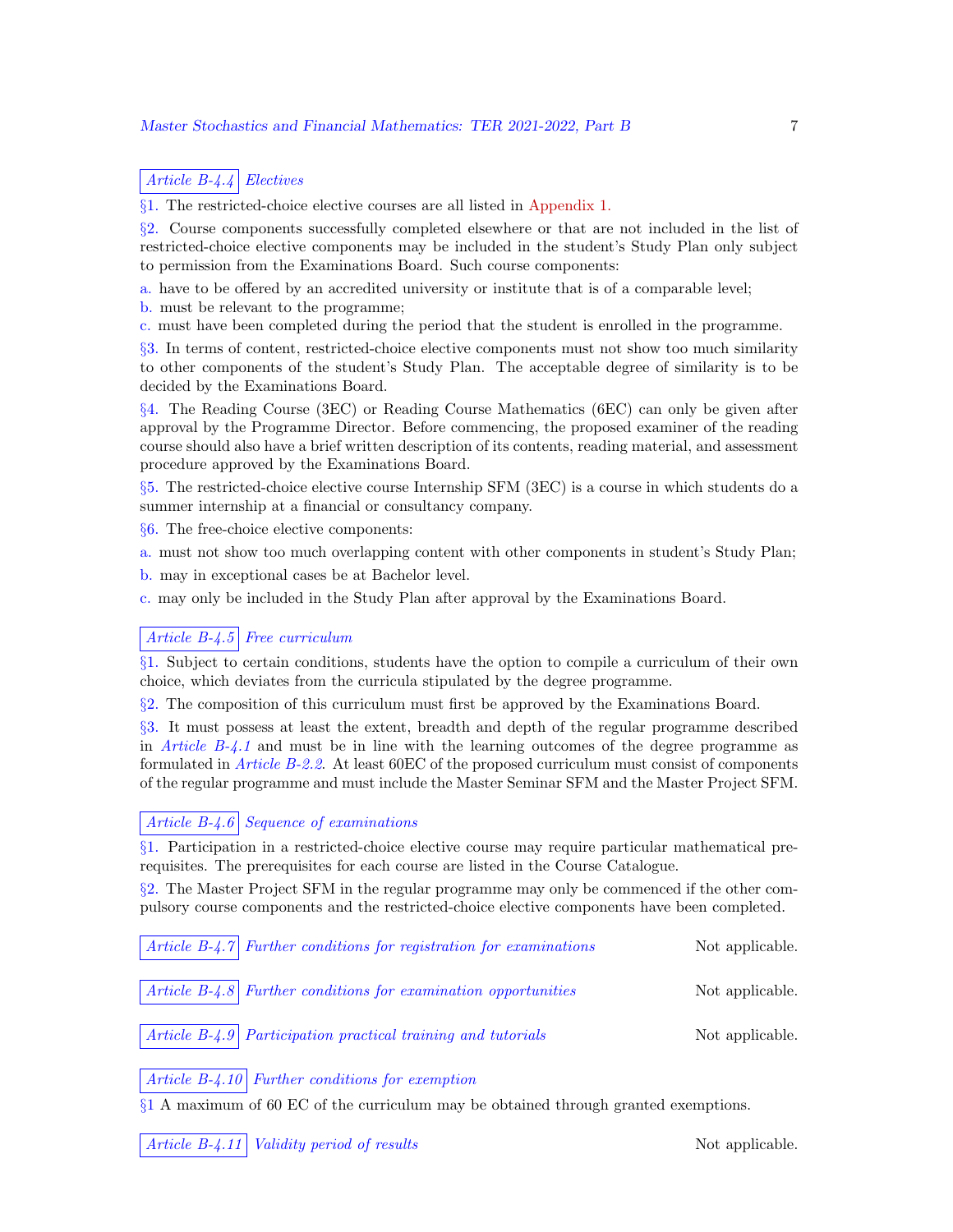## Article B-4.12 Degree

A student who passes the final examination of a programme is awarded a Master of Science degree. The name of the degree awarded is stated on the diploma.

#### Article B-4.13 Mastermath

Students taking courses as part of Mastermath may also be subject to rules and regulations that have been agreed on nationally. See the General Rules & Guidelines at http://elo.mastermath.nl.

#### Article B-4.14 Double Degree Programme (SFM and other two-year programmes)

In case a student combines two other Master programmes of 120 EC and their components, the following requirements must be met in order to be awarded two Master's degrees:

§1. The total programme of the candidate should amount to at least 180 EC credits.

§2. The two master programmes may not show too much similarity.

§3. The student's work for the programme (lectures, research work, etc.) must be of such a standard that all the exit qualifications of each of the two programmes are met.

 $§4.$  The student must have conducted separate research work for both Master's degrees. This may consist of two separate research projects with supervisors from the respective study programmes. In the case of an integrated research project, this must be supervised by examiners from the two Master's programmes. The project must be assessed as a pass by both examiners according to the standard and procedures for Master project assessment of the respective master degrees. The total number of credits given for an integrated research project is 3/4 of the sum of the credits given for two independent research projects.

§5. In addition to §1-4, the other study programme may impose further requirements.

§6. The Examinations Boards of both study programmes must approve the student's double Master's programme before the student commences with the double Master's programme.

#### Article B-4.15 Double Degree Programme SFM and Econometrics

§1. A student who has been admitted to the Master Programme Stochastics and Financial Mathematics and to the Master Programme Econometrics can be awarded both the corresponding Master's degrees after successfully completing the programme described below.

§2. The total study load of the programme is at least 150 EC.

§3. Each student chooses one of the following tracks in the Master Econometrics:

|            | Acronym:   full name:             |
|------------|-----------------------------------|
| <b>CEB</b> | Complexity and Economic Behaviour |
| DA         | Data Analytics                    |
| <b>ECT</b> | Econometrics                      |
| RЕ.        | Financial Econometrics            |

The structure of the double degree programme depends on the choice of track as follows:

| Programme structure                              | FF <sub>1</sub> | CEB, DA, ECT |
|--------------------------------------------------|-----------------|--------------|
| Restricted Elective Courses SFM                  | 74 EC           | 69 EC        |
| Restricted Elective Courses Econometrics         | 40 EC           | 45 EC        |
| Integrated Research Project Econometrics and SFM | 36 EC           | 36 EC        |
|                                                  | 150 EC          | 150 EC       |

§4. The restricted choice electives in SFM should satisfy the following criteria.

| Compulsory courses:                                  | - HM - |
|------------------------------------------------------|--------|
| Master Seminar Stochastics and Financial Mathematics |        |
| Measure Theoretic Probability                        |        |
| Stochastic Integration                               |        |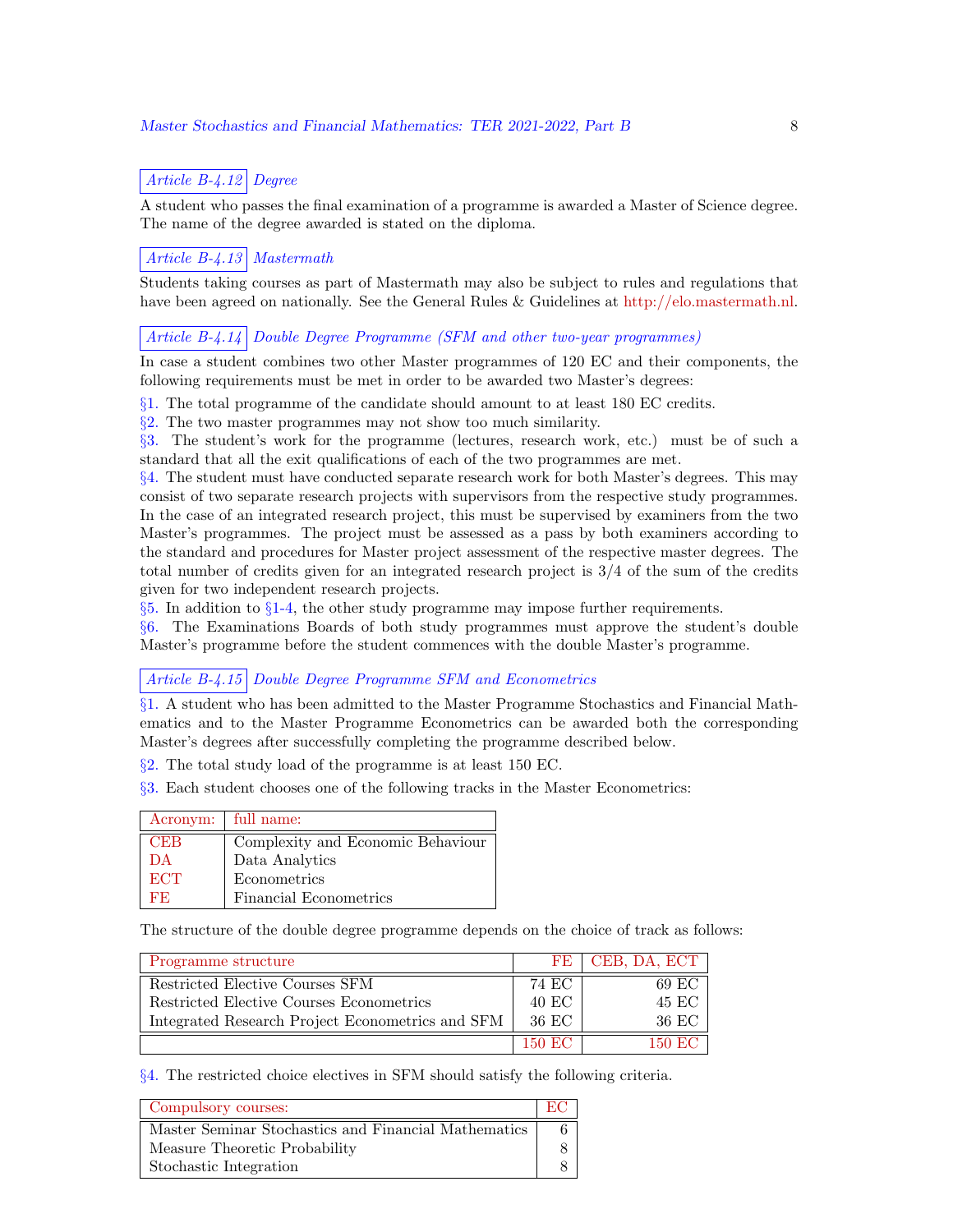Moreover, all students should select at least 18 EC from the Restricted choice electives (A) and at least 12 EC from the Restricted choice electives (B) below. The remaining courses to arrive at 74 EC (for FE) or 69 EC (other tracks) must appear in Appendix 1 from TER SFM, Part B.

| Restricted choice electives (A)    | EС | Restricted choice electives (B)  | EС |
|------------------------------------|----|----------------------------------|----|
| Asymptotic Statistics              | 8  | Computational Finance            |    |
| Machine Learning Theory            | 8  | Interest Rate Models             |    |
| Stochastic Processes               | 8  | Portfolio Theory                 |    |
| Data-driven Decision Making in OR  | 6  | Stochastic Processes for Finance |    |
| Queues and Lévy Fluctuation Theory | 6  |                                  |    |
| Simulation Methods in Statistics   | 6  |                                  |    |
| Stochastic Networks                | 6  |                                  |    |
| Stochastic Simulation              | 6  |                                  |    |

§5. The restricted choice electives in Econometrics should satisfy the following criteria. All students should follow the four compulsory courses given below and select two from a list of three.

| compulsory course:      | EC.            | select two from:                     | EC. |
|-------------------------|----------------|--------------------------------------|-----|
| Advanced Econometrics 1 | 5.             | Financial Methods in Insurance       |     |
| Advanced Econometrics 2 |                | 5   Complexity and Economic Dynamics |     |
| Data Science Methods    | 5 <sup>1</sup> | Machine Learning for Econometrics    |     |
| Theory of Markets       | 5              |                                      |     |

Additionally, students from the track Financial Econometrics should follow at least 10 EC track specific courses, and students from the other tracks at least 15 EC of courses specific to their track (see the TER for the Master programmes offered by the Faculty of Economics and Business).

§6. The course Stochastic Calculus from the Master Econometrics can not be selected in student's study program due to overlap with the compulsory course Stochastic Integration (see §4) from the Master SFM. The course Statistical Models from the Master SFM can not be selected due to overlap with the compulsory course Data Science Methods (see  $\S5$ ) from the Master Econometrics.

§7. The Integrated Master Project Econometrics and SFM (36 EC) replaces the Master Thesis Econometrics (15 EC) and the Master Project SFM (36 EC). It must be supervised by examiners from both the Master's programmes. Together with examiners from both programmes acting as independent second reader of the Master Thesis, they must assess the project as a pass according to the standards for assessment of the respective programmes.

## Chapter 5 | Academic student counseling

#### Article B-5.1 Academic student counseling

The programme's academic student counseling consists of Master Coordinator and Study Adviser.

## Chapter 6 Teaching evaluation

#### Article B-6.1 Teaching evaluation

Teaching evaluation takes place via the UvA Q course evaluation system, by peer review of exams and resit, and quality assessment by the Program Committee and by the Examinations Board.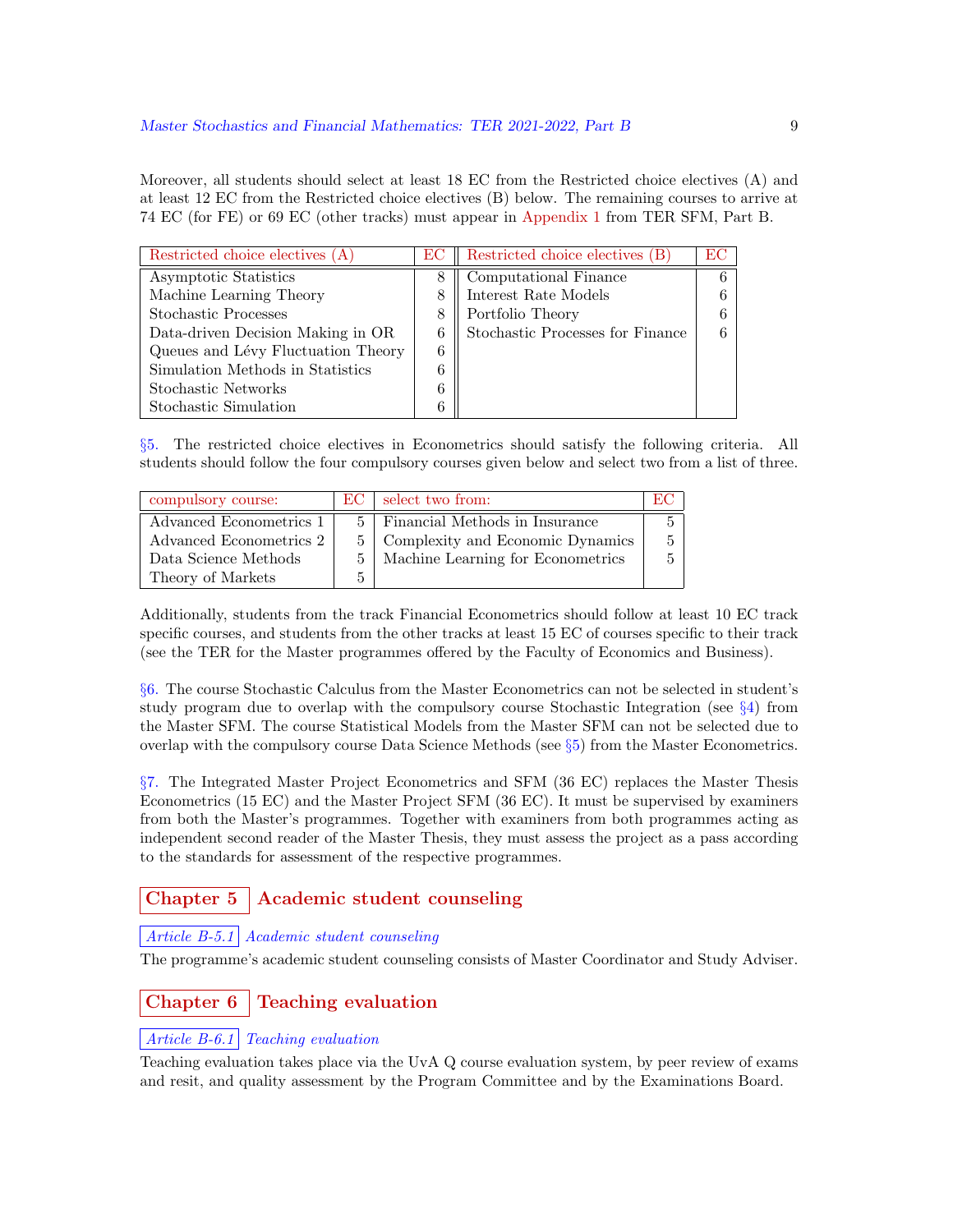## Chapter  $7 \mid$  Transitional and final provisions

Article B-7.1 Amendments and periodic review

§1. Amendments to Section B of the Teaching and Examination Regulations shall be adopted by the dean after taking advice from the relevant Programme Committee. A copy of the advice will be sent to the authorised representative advisory body.

§2. Amendments to Section B of the Teaching and Examination Regulations shall require the approval of the Faculty representative advisory body for components that do not relate to the subject matter of Section 7.13, subsection 2, under a−g, as well as subsection 4, of the WHW. Components related to the subjects of Section 7.13, paragraph 2, under (v) must be submitted to the Faculty representative advisory body for advice.

§3. Amendments to the Teaching and Examination Regulations may only pertain to an academic year that is already in progress if it can be shown that this does not harm student's interests.

Article B-7.2 Transitional provisions

§1. The following course components of the past academic year have been canceled:

| Canceled course components from the academic year 2020-2021 |
|-------------------------------------------------------------|
| Complex Networks                                            |
| Ergodic Theory                                              |
| Interacting Particle Systems: Theory and Applications       |
| Statistics for Networks                                     |
| Time Series                                                 |

§2. The following course has been renamed. It can only appear under one of its two names in student's Study Plan.

| previous name                                                                 | $\pm$ new name as of 2021-2022 |
|-------------------------------------------------------------------------------|--------------------------------|
| Uncertainty Quantification and Data Assimilation   Uncertainty Quantification |                                |

§3. These regulations apply to anyone enrolled in the programme. However, regarding the curriculum requirements as stated in *Article B-4*, the student may make an appeal to the regulations of the academic year of the student's enrollment in the programme.

## Article B-7.3 Publication

§1. The dean shall ensure a fitting publication of part A and B of these Regulations and the rules and guideline referred to in the Act.

§2. They can be accessed at the website of the Faculty of Science and the UvA Course Catalogue.

#### Article B-7.4 Effective date

These Regulations enter into force with effect from 1 September, 2021.

Thus drawn up by the Dean of the Faculty of Science on 16 November 2021.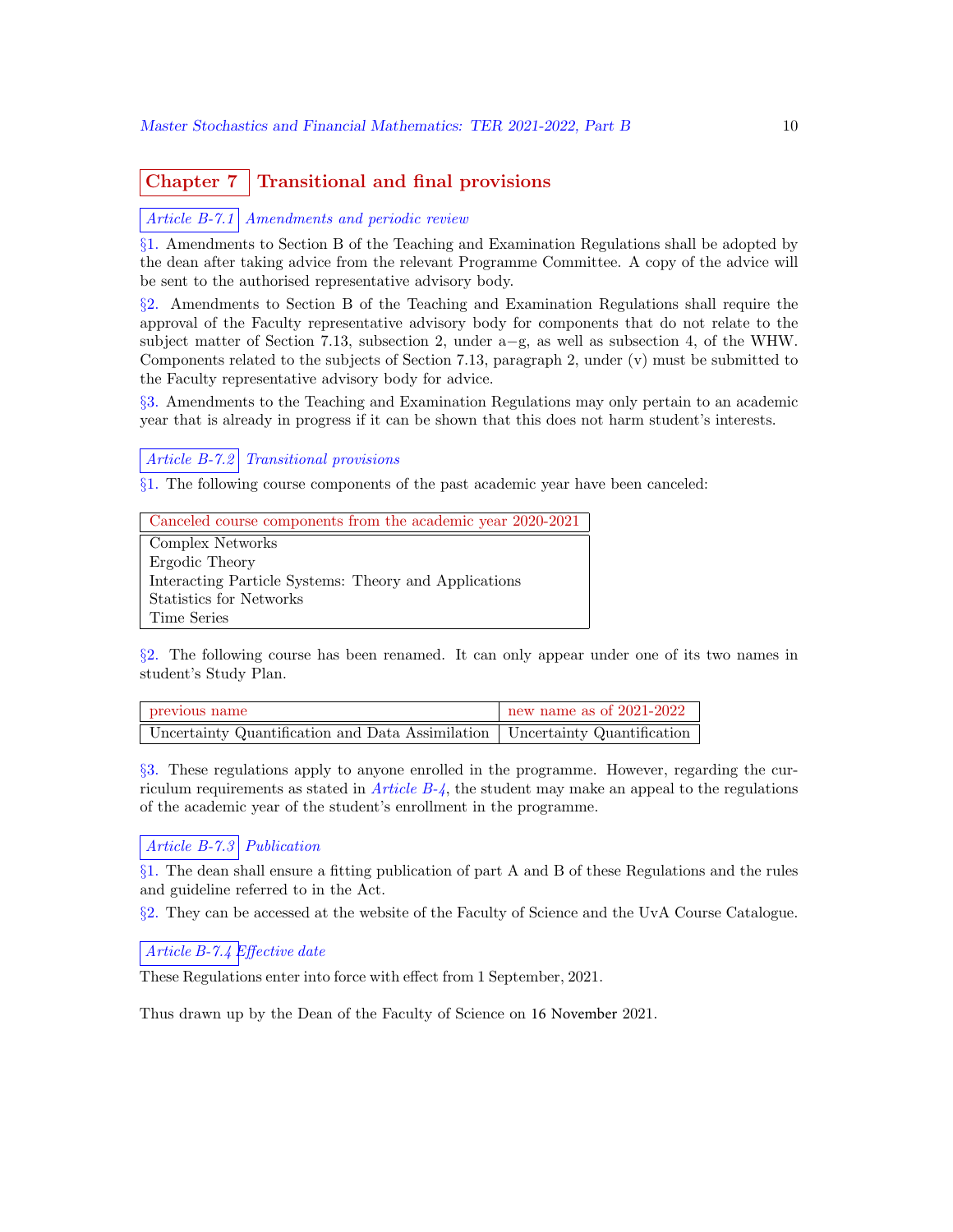## Appendix 1 Description of the content and study load of the components

## A. Regular courses

All regular courses have lectures/tutorials and are assessed by a written or oral exam.

| <b>Course Name</b>                                        | Code       | <b>EC</b> | Period           |
|-----------------------------------------------------------|------------|-----------|------------------|
| <b>Advanced Machine Learning</b>                          | 53348ADM6Y | 6         | 1,2              |
| <b>Advanced Topics in Computational Finance</b>           | 5284C0FA6Y | 6         | $\overline{5}$   |
| Asymptotic Statistics                                     | 5374ASST8Y | 8         | 1,2              |
| <b>Bayesian Statistics</b>                                | 5334BAST8Y | 8         | 4,5              |
| Causality                                                 | 5334CAUS6Y | 6         | 4,5              |
| <b>Computational Finance</b>                              | 5284C0FI6Y | 6         | $\overline{4}$   |
| Data-driven Decision Making in Operations Research        | 5334DDDM6Y | 6         | 4,5              |
| Dynamic Programming and Reinforcement Learning            | 53348DPR6Y | 6         | 1,2              |
| Entrepreneurship in Analytics and AI                      | 53348EIA6Y | 6         | 4,5              |
| Forensic Probability and Statistics                       | 5334F0PS8Y | 8         | 1,2              |
| <b>Functional Analysis</b>                                | 53348FUA8Y | 8         | 1,2              |
| Interest Rate Models                                      | 5374INRM6Y | 6         | 1,2              |
| Machine Learning Theory                                   | 5334MALT8Y | 8         | 4,5              |
| Measure Theoretic Probability                             | 5374METP8Y | 8         | 1,2              |
| Nonparametric Statistics                                  | 5334N0ST6Y | 6         | $\overline{4,5}$ |
| Numerical Algorithms                                      | 5284NUAL6Y | 6         | $\overline{2}$   |
| Optimisation of Business Processes                        | 533480PB6Y | 6         | 4,5              |
| Partial Differential Equations                            | 53348PAD8Y | $8\,$     | 1,2              |
| Performance of Networked Systems                          | 52848PEN6Y | 6         | 4,5              |
| Portfolio Theory                                          | 5374P0TS6Y | 6         | 1,2              |
| Queueing Theory                                           | 53748QUT6Y | 6         | 4,5              |
| Queues and Levy Fluctuation Theory                        | 5334QLFT6Y | 6         | 4,5              |
| Random Walks                                              | 5334RAWA8Y | 8         | 1,2              |
| Scheduling                                                | 53748SCH6Y | 6         | 4,5              |
| <b>Scientific Computing</b>                               | 5284SCC06Y | 6         | $\overline{4}$   |
| Simulation Methods in Statistics                          | 5374SIMS6Y | 6         | 1,2              |
| <b>Statistical Models</b>                                 | 53348STM6Y | 6         | 1,2              |
| Statistics for High-Dimensional Data                      | 533481SF6Y | 6         | 4,5              |
| <b>Statistics for Stochastic Processes</b>                | 5334SFSP8Y | 8         | 4,5              |
| Stochastic Gradient Techniques in Optimization & Learning | 5334SGTI6Y | 6         | $\overline{1,2}$ |
| Stochastic Integration                                    | 5374STIN8Y | 8         | 4,5              |
| <b>Stochastic Networks</b>                                | 5334STNE6Y | 6         | 1,2              |
| <b>Stochastic Processes</b>                               | 53748STP8Y | 8         | 4,5              |
| Stochastic Processes for Finance                          | 53748SPF6Y | 6         | 1,2              |
| <b>Stochastic Simulation</b>                              | 5334STSI6Y | 6         | 1,2              |
| Uncertainty Quantification                                | 5334UQDA6Y | 6         | 1,2              |
| Wavelets                                                  | 5334WAVE6Y | $\,6$     | $1,\overline{2}$ |
| Writing in the Mathematical Sciences                      | 5334WITM3Y | 3         | $\,1$            |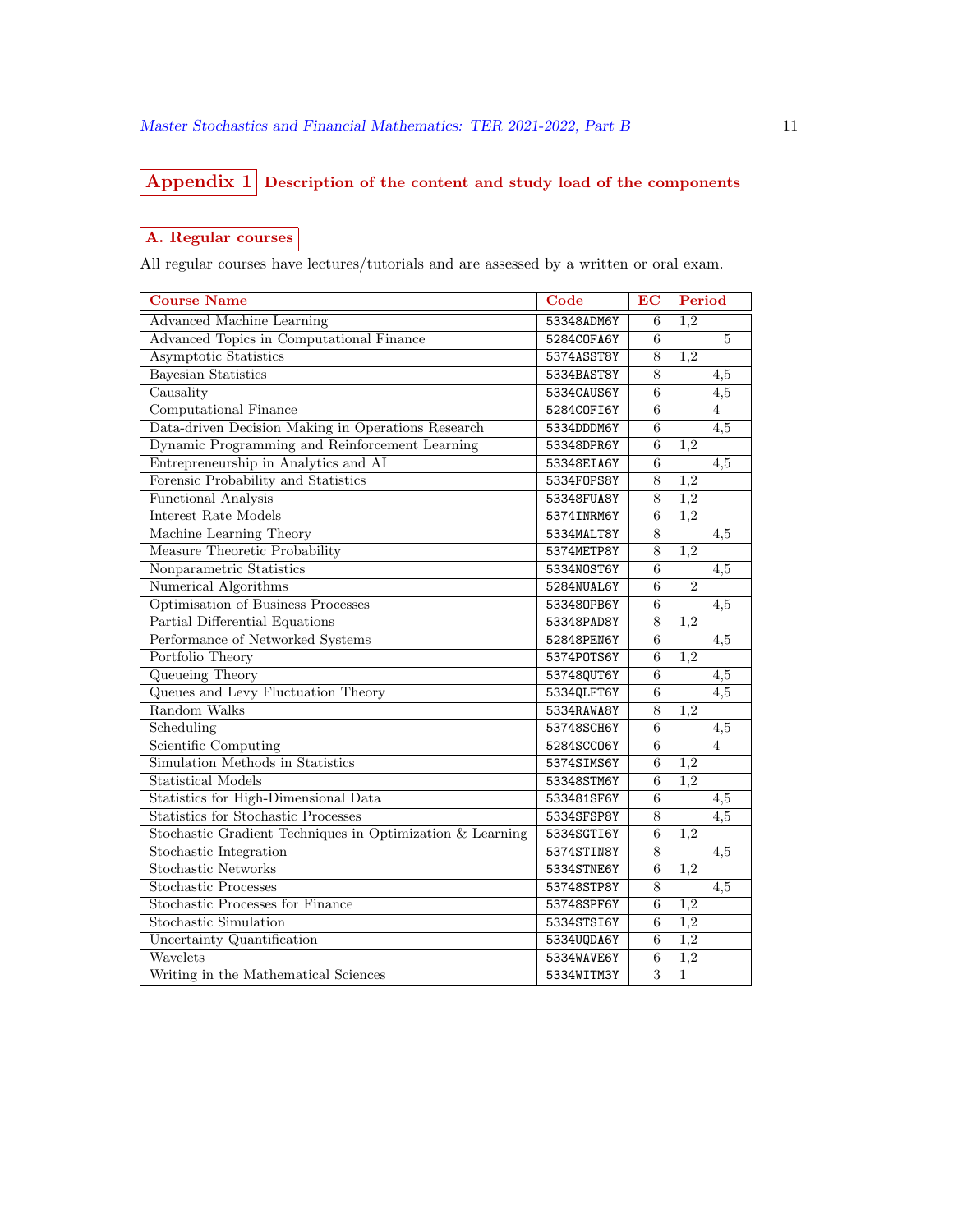## Appendix  $1$  Description of the content and study load of the components

#### B. Reading Courses

Lecturers may organize Reading Courses for interested students after approval by the Programme Director. A proposal outlining the contents and assessment format should then be submitted to and approved by the Examinations Board before starting the Reading Course.

| <b>Reading Courses</b>                  | Code       | $EC$   Period             |
|-----------------------------------------|------------|---------------------------|
| Reading Course                          | 53342RCM3Y | $3 \mid 1,2,3,4,5,6 \mid$ |
| Reading Course Mathematics   5334RECM6Y |            | $6 \mid 1,2,3,4,5,6 \mid$ |

Reading Courses can be commenced at any moment during the academic year.

#### C. Master Seminar and Internship

The Master Seminar has the format of lectures and student presentations. The latter are assessed, possibly together with additional assignments such as essays, resulting in a pass or fail.

|                                    | Code       | EC - | Period |
|------------------------------------|------------|------|--------|
| Master Seminar in SFM   5334MSIS6Y |            |      |        |
| Internship SFM                     | 5374ISFM3Y |      |        |

The Internship SFM is a course in which students do a summer internship at a financial or consultancy company. It is assessed by the coordinator using input of the company.

#### D. Master Projects

The Master Projects are assessed as described in *Article B-4.2*, §3.

| <b>Master Projects</b>    | Code       |     | $EC$   Period |
|---------------------------|------------|-----|---------------|
| <b>SFM</b>                | 5374MPS36Y | -36 | 1,2,3,4,5,6   |
| SFM (with Major or Minor) |            | 24  | 1,2,3,4,5,6   |
| SFM & Econometrics        | 5374IRPS0Y | -36 | 1,2,3,4,5,6   |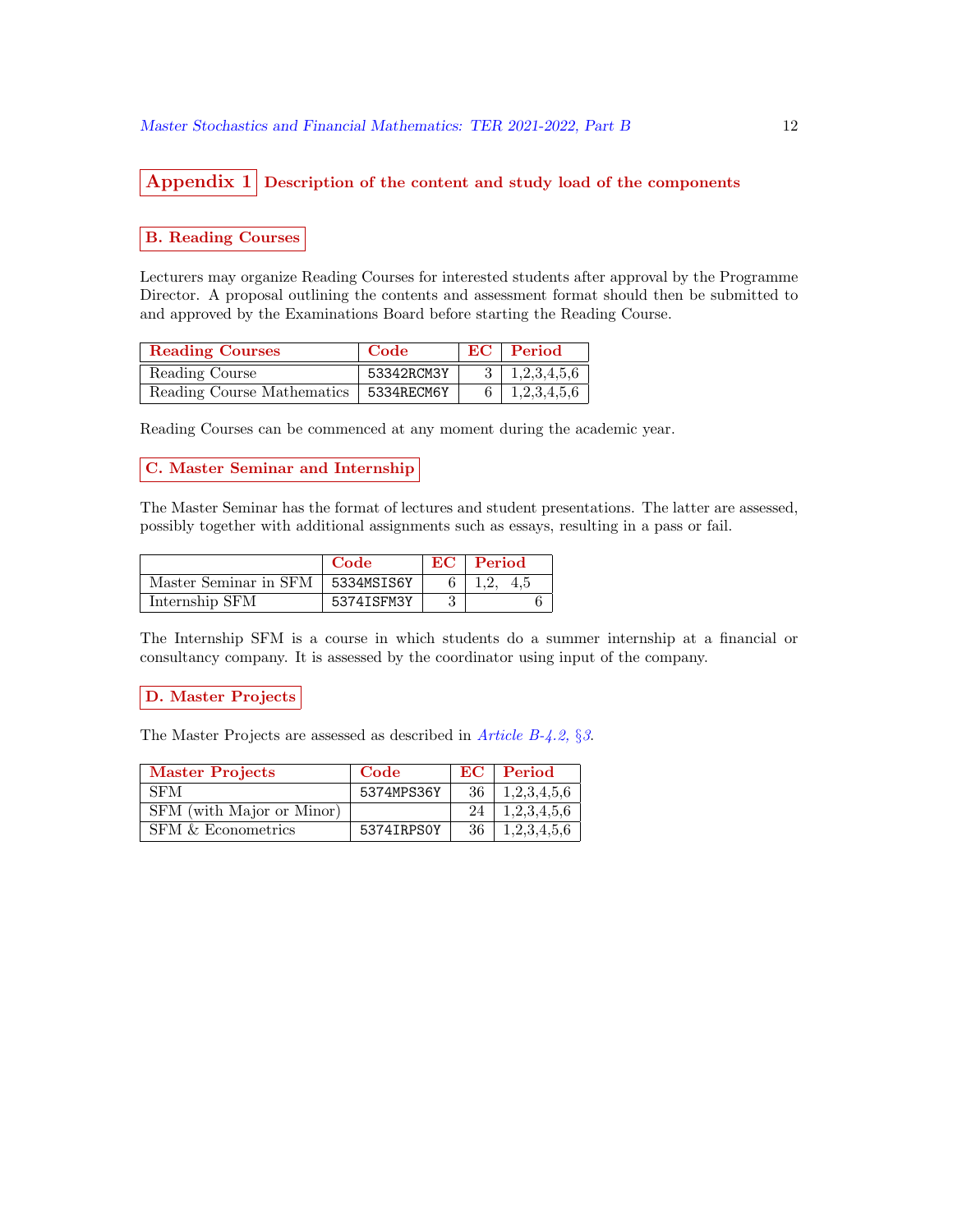# Appendix 2 Restrictions on the restricted-choice electives

Here we list the further restrictions on the restricted-choice elective courses related to each of the specialisations mentioned in Article B-4.1,  $\S$ 2.

| Data Analysis and Statistics   |                                     |
|--------------------------------|-------------------------------------|
| take the 2 compulsory courses: | select 2 from:                      |
| Asymptotic Statistics          | Causality                           |
| Machine Learning Theory        | Simulation Methods in Statistics    |
|                                | Stochastic Simulation               |
|                                | Statistics for Stochastic Processes |

| <b>Financial Mathematics</b>   |                                  |
|--------------------------------|----------------------------------|
| take the 2 compulsory courses: | select 2 from:                   |
| Asymptotic Statistics          | Computational Finance            |
| Stochastic Integration         | Interest Rate Models             |
|                                | Portfolio Theory                 |
|                                | Stochastic Processes for Finance |

| <b>Probability and Decision Making</b> |                                      |
|----------------------------------------|--------------------------------------|
| take the 3 compulsory courses:         | select 2 from:                       |
| Data-driven Decision Making in OR      | Entrepreneurship in Analytics and AI |
| Stochastic Processes                   | Machine Learning Theory              |
| Stochastic Simulation                  | Queueing Theory                      |
|                                        | Queues and Lévy Fluctuation Theory   |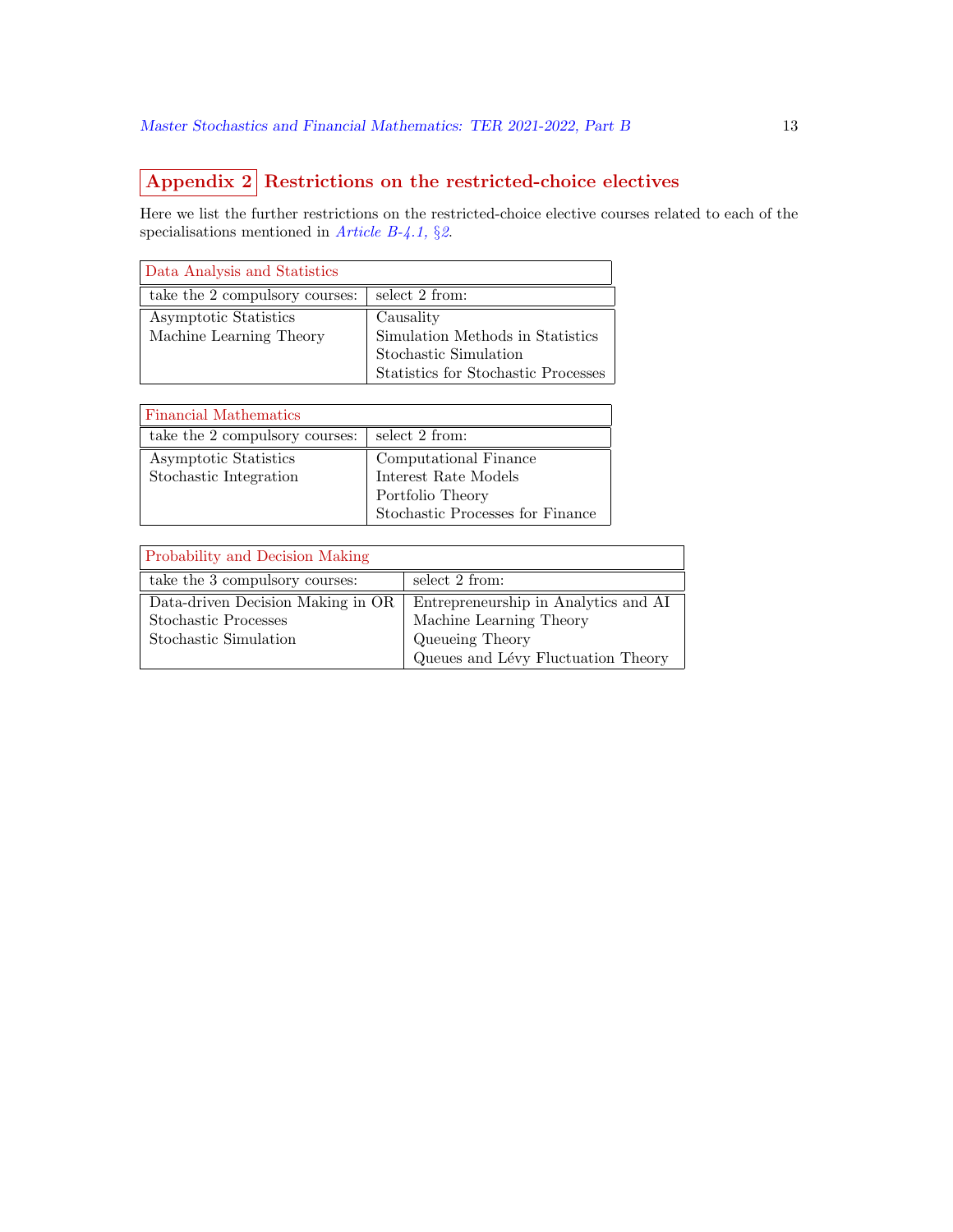## Appendix  $3 \nvert A$ . Final attainment levels of the major Teaching (in Dutch)

§1. De bekwaamheidseisen Leraar Voorbereidend Hoger Onderwijs zijn, naast de voor alle womasteropleidingen geldende Dublin-descriptoren en algemene wettelijke eisen, richtinggevend voor de doelstellingen en eindtermen van de lerarenopleidingen Voorbereidend Hoger Onderwijs. Deze bekwaamheidseisen zijn vastgelegd in de Wet op het voortgezet onderwijs (artikel 36 e.v.) en het Besluit bekwaamheidseisen onderwijspersoneel (zie het 'Besluit bekwaamheidseisen onderwijspersoneel' (http://wetten.overheid.nl/BWBR0018692) en 'Besluit van 16 maart 2017 tot wijziging van het Besluit bekwaamheidseisen onderwijspersoneel en het Besluit bekwaamheidseisen onderwijspersoneel BES in verband met de herijking van de bekwaamheidseisen voor leraren en docenten' (https://zoek.officielebekendmakingen.nl/stb-2017-148.html).

De eindtermen zijn geordend in twee categorien:

a. Eindtermen 1, 2, 3:

deze hebben rechtstreeks te maken met de kern van het beroep: het onderwijsleerproces en het leren van leerlingen, te weten de vakinhoudelijke, vakdidactische en pedagogische bekwaamheid;

b. Eindtermen 4 en 5:

deze hebben betrekking op de meer algemene aspecten van professioneel handelen ten dienste van die kern van het beroep: te weten samenwerking met collega's en de omgeving van de school en met reflectie en persoonlijke en professionele ontwikkeling.

De opleiding draagt er zorg voor dat de afgestudeerde Leraar VHO in ieder geval:

1. aantoonbaar beschikt over vakinhoudelijke kennis en vaardigheden die het wo-bachelorniveau overstijgen dan wel verdiepen, en dus:

a. de inhoud van vak beheerst / boven de leerstof staat;

b. daardoor de leerstof, voor het schooltype waarin de leraar werkzaam is, zo kan samenstellen, kiezen of bewerken dat de leerlingen die kunnen leren;

c. vanuit vakinhoudelijke expertise verbanden kan leggen met het dagelijks leven, met werk en met wetenschap en het onderwijs betekenisvol kan maken voor de leerlingen;

d. daarmee kan bijdragen aan de algemene vorming van de leerlingen.

2. aantoonbaar beschikt over vakdidactische kennis en vaardigheden, en dus:

a. de vakinhoud weet te vertalen in leerplannen of leertrajecten en dat doet op een professionele, ontwikkelingsgerichte werkwijze;

b. de vakinhoud leerbaar maakt voor en afstemt op het niveau en kenmerken van de leerlingen, daarbij doelmatig gebruikmakend van (digitale) beschikbare leermiddelen;

c. het onderwijs kan ontwikkelen en evalueren;

d. het onderwijs doelmatig kan uitvoeren en het leren van leerlingen kan organiseren;

e. de vak inhoud/didactiek afstemt met de collega's op school en laat aansluiten bij de visie en missie van de school.

3. aantoonbaar beschikt over pedagogische kennis en vaardigheden, en dus:

a. de ontwikkeling van leerlingen volgt in hun leren en gedrag en daarop het handelen afstemt;

b. bijdraagt aan de sociaal-emotionele en morele ontwikkeling van de leerlingen;

c. bijdraagt aan de burgerschapsvorming en de ontwikkeling van de leerling tot een zelfstandige en verantwoordelijke volwassene;

d. met een professionele, ontwikkelingsgerichte werkwijze en in samenwerking met collega's een veilig, ondersteunend en stimulerend leerklimaat voor leerlingen kan realiseren;

e. in staat is om oordelen te formuleren, rekening houdend met de sociaal-maatschappelijke en ethische verantwoordelijkheden die horen bij het beroep

4. aantoonbaar reflecteert ten behoeve van persoonlijke en professionele ontwikkeling, en dus:

a. in staat is kritisch te reflecteren op alle aspecten die met zijn/haar persoonlijkheid, motivatie, attitudes, verwachtingen en cognities te maken hebben (die onder meer tot uiting komen in het pedagogisch handelen) en feedback hieromtrent ter harte te nemen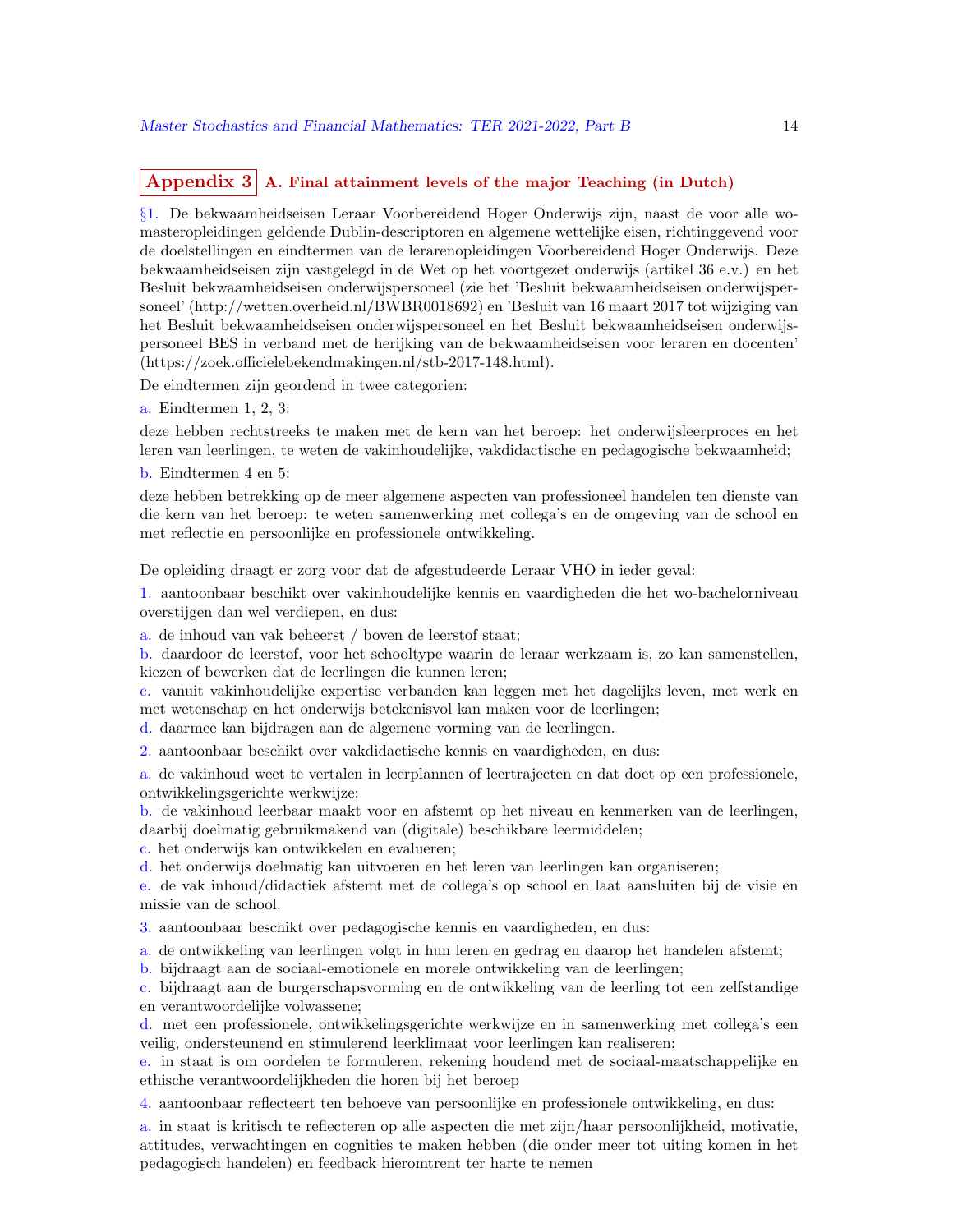b. op onderzoeksmatige wijze de (eigen) onderwijspraktijk verbetert en blijft ontwikkelen; c. in staat is (vak)kennis en -kunde actueel te houden;

d. in staat is een eigen positie te bepalen t.a.v. de missie en visie van de school en bereid een constructieve bijdrage te leveren aan de ontwikkeling van het vak/het onderwijs in de school.

5. aantoonbaar samenwerkt en communiceert met collega's en omgeving, en dus:

a. het pedagogisch handelen kan afstemmen met collega's en met anderen die voor de ontwikkeling van de leerling verantwoordelijk zijn;

b. de ontwikkeling van het vak/curriculum in de school kan afstemmen met collega's en met anderen die voor de ontwikkeling van de leerling verantwoordelijk zijn.

§2. Onverminderd het bepaalde in §1 heeft afgestudeerde van afstudeerrichting Biologie een gedegen vakinhoudelijke kennis van en inzicht in het vakgebied en de vakdidactiek van Biologie en kan op basis daarvan aantrekkelijke, effectieve en efficiëte leeractiviteiten ontwerpen, uitvoeren, begeleiden en evalueren voor het schoolvak Biologie in de onder- en/of bovenbouw.

§3. Onverminderd het bepaalde in §1 heeft afgestudeerde van afstudeerrichting Natuurkunde een gedegen vakinhoudelijke kennis van en inzicht in het vakgebied en de vakdidactiek van Natuurkunde en kan op basis daarvan aantrekkelijke, effectieve en efficiënte leeractiviteiten ontwerpen, uitvoeren, begeleiden en evalueren voor het schoolvak Natuurkunde in de onder- en/of bovenbouw.

§4. Onverminderd het bepaalde in §1 heeft afgestudeerde van afstudeerrichting Scheikunde een gedegen vakinhoudelijke kennis van en inzicht in het vakgebied en de vakdidactiek van Scheikunde en kan op basis daarvan aantrekkelijke, effectieve en efficiënte leeractiviteiten ontwerpen, uitvoeren, begeleiden en evalueren voor het schoolvak Scheikunde in de onder- en/of bovenbouw.

§5. Onverminderd het bepaalde in §1 heeft de afgestudeerde van afstudeerrichting Wiskunde een gedegen vakinhoudelijke kennis van en inzicht in het vakgebied en de vakdidactiek van Wiskunde en kan op basis daarvan aantrekkelijke, effectieve en efficiënte leeractiviteiten ontwerpen, uitvoeren, begeleiden en evalueren voor het schoolvak Wiskunde in onder- en/of bovenbouw.

§6. Onverminderd het bepaalde in §1 heeft afgestudeerde van afstudeerrichting Aardrijkskunde een gedegen vakinhoudelijke kennis van en inzicht in het vakgebied en de vakdidactiek van Aardrijkskunde en kan op basis daarvan aantrekkelijke, effectieve en efficiënte leeractiviteiten ontwerpen, uitvoeren, begeleiden en evalueren voor het vak Aardrijkskunde in de onder- en/of bovenbouw.

#### B. Final attainment levels of the major Science Communication

The master graduate possesses an academic attitude, skills and competences to operate at the interface of science and society aiming to contribute to a fruitful science-society dialogue. This means that the master graduate has the following focus:

- a. Understanding the dynamic relationship between science and society;
- b. Translating information from the natural sciences to society and vice versa;
- c. Shaping the dialogue between science and society.

Graduates have the following knowledge:

§1. Knowledge of and insight into the relevant concepts and theories in the field of science communication, sociology, communication science, philosophy and science & technology studies in relation to the natural sciences;

 $\S2$ . Familiarity with scientific journals in the field of science communication and science & technology studies, as well as familiarity with a variety of popular-scientific media;

§3. Insight into the nature and course of interpersonal and group communication processes relevant to the formal and informal dialogue between science and society;

§4. Insight into relevant concepts and theories for effective communication and collaboration in relation to diverse science-society interactions;

§5. Insight into the popularization of the natural sciences in various media;

§6. Insight into the roles and responsibilities of museums in science communication.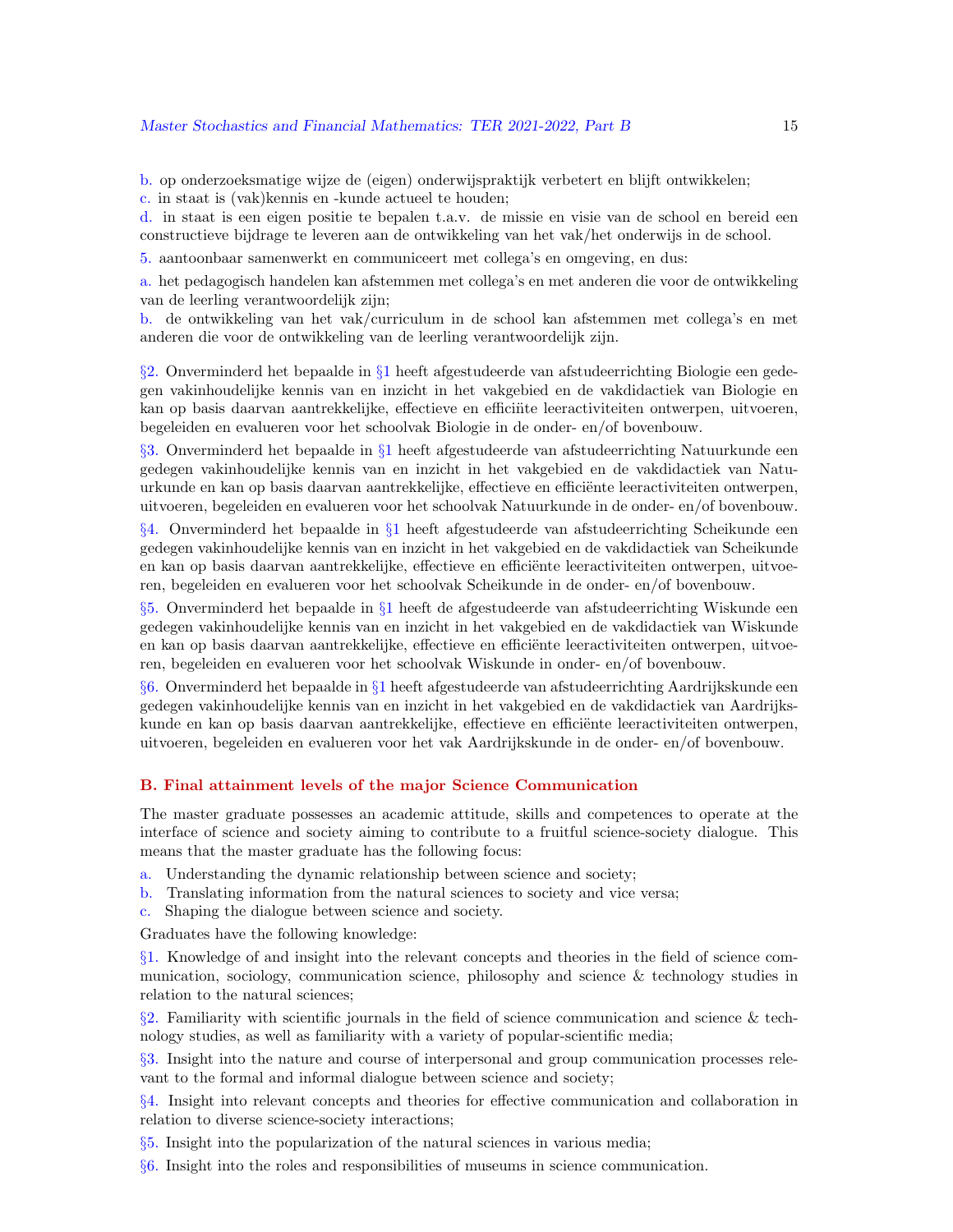#### Master Stochastics and Financial Mathematics: TER 2021-2022, Part B 16

Graduates have the following skills:

§1. Independently acquire, analyze and evaluate relevant information in a variety of scientific disciplines, by conducting literature study and empirical research;

§2. Communicate and collaborate effectively with diverse professionals of scientific and nonscientific disciplines as well as lay citizens;

§3. Design and facilitate interactive processes in relation to the science-society dialogue;

§4. Translate information from various natural science disciplines into more generally accessible language and formats;

§5. Produce popular-scientific media output concerning developments in the natural sciences, aimed at a variety of publics;

§6. Contribute to the design of museum exhibitions from the perspective of scientific content management and science communication theory;

§7. Contribute intrinsically to the societal discussion of developments in science and technology

#### C Final attainment levels of the major Science in Society

#### Dublin descriptor  $1 \vert$  Knowledge and understanding

The graduate has theoretical and practical knowledge of management, policy analysis and entrepreneurship. The graduate has insight into:

§1. the various relevant disciplines in the social and behavioural sciences. More specifically the student acquires insight into:

a. concepts and theories in the field of policy science, management studies, and entrepreneurship; b. the relation of these gamma sciences to the beta sciences.

§2. concepts and the latest theories, research methodologies, analytical models and important research questions related to interdisciplinary research for addressing societal problems;

§3. and has knowledge of concepts and theories for effective communication and collaboration.

#### Dublin descriptor 2 Applying knowledge and understanding

The graduate is experienced in carrying out interdisciplinary research, in applying techniques specific to the subject area and in applying scientific knowledge to societal problems. The graduate:

§1. can integrate knowledge from the beta and gamma sciences, and from science and practice;

§2. can apply scientific knowledge to formulate solutions to societal problems and assess them for appropriateness and societal relevance;

§3. adopts an appropriate attitude towards the correct and unbiased use and presentation of data.

#### Dublin descriptor  $3 \mid$  Making judgments

The graduate is able to independently and critically judge information. The graduate is able to: §1. independently acquire information in relevant scientific areas through a literature review and

by conducting empirical research, as well as evaluate such information critically;

§2. select and order information, distinguish essentials from trivialities, and recognize connections;

§3. formulate personal learning objectives and critically evaluate own performance, both introspectively and in discussion with others.

#### Dublin descriptor  $\frac{1}{4}$  Communication

The graduate is able to transfer knowledge and skills related to his/her subject area to other people and to adequately reply to questions and problems posed within society. The graduate: §1. has acquired skills to report orally and in writing on research results in English;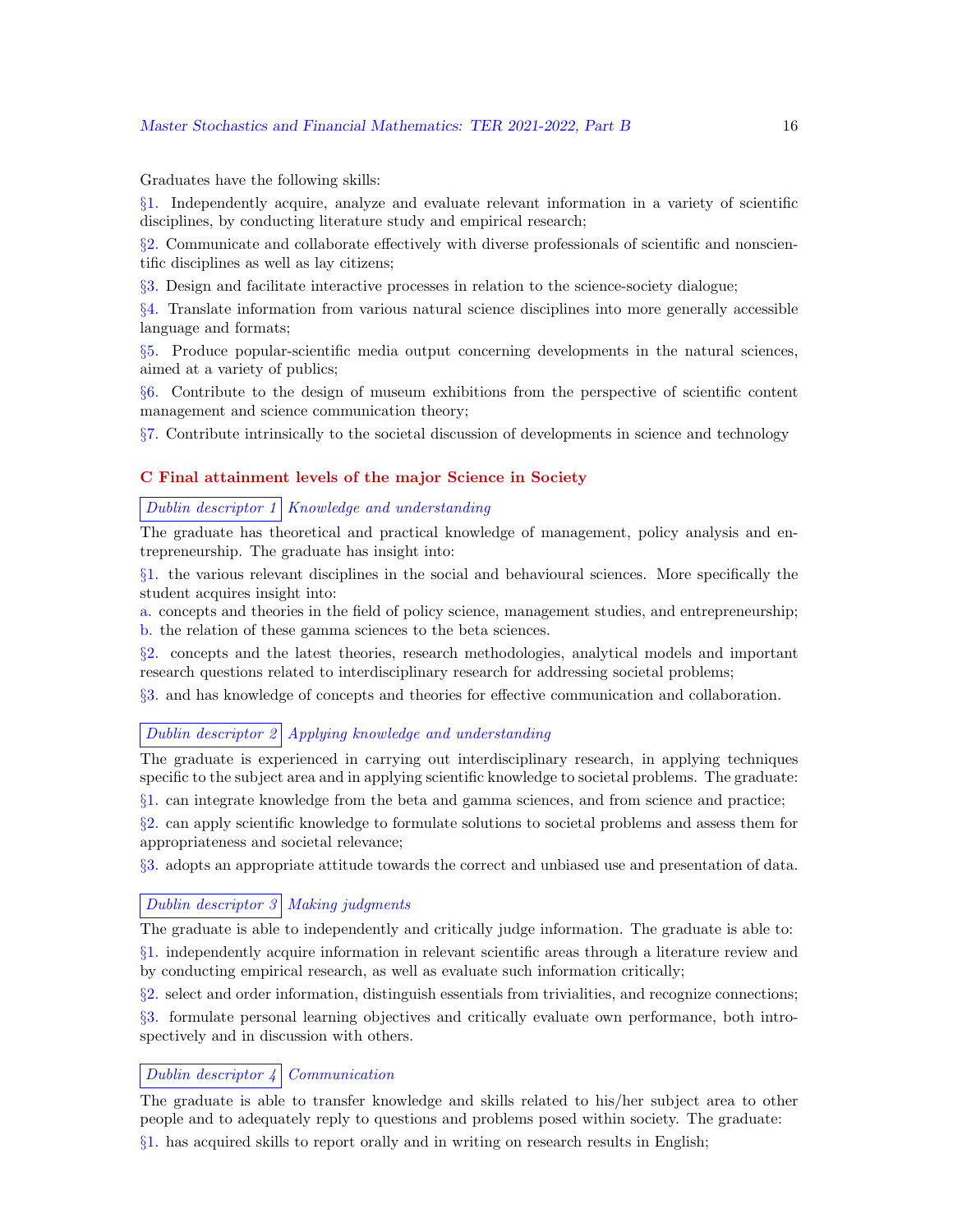#### Master Stochastics and Financial Mathematics: TER 2021-2022, Part B 17

§2. has the ability to communicate research conclusions, and the knowledge and rationale underpinning them, to specialist audiences and non-specialist audiences clearly and unambiguously;

§3. can collaborate with researchers from various scientific disciplines;

§4. can contribute to scientific discussions about plans, results and consequences of research.

#### Dublin descriptor  $5$  Learning skills

The graduate has developed learning skills that enable him/her to continue with self-education and development within the subject area. The graduate:

§1. has acquired skills to develop a research plan, giving details of the problem statement, objectives, research questions, research approach, research methods, and planning;

§2. is familiar with the general scientific journals, such as Nature and Science, and with journals in the specialisation, such as Research Policy, Health Policy, Science, Technology & Human Values, Social Science & Medicine, and International Journal on Technology Management;

§3. has the learning skills to allow him/her to continue to study in a manner that may be largely self- directed or autonomous (life-long learning).

#### D. Final attainment levels of the minor Science & Sustainability

After completing the Minor Science for Sustainability, students have:

1. awareness of the interdependence of the global natural system, the social system and the human system as well as of the importance of the coherence that is required between them to produce effective, science-based sustainable solutions;

2. developed a view on complex sustainability issues while maintaining a clear focus on one specific disciplinary domain, in which they develop further scientific knowledge and expertise;

3. learned how sustainable solutions can be realized via system innovations and transition management;

4. become acquainted with an interdisciplinary approach in developing sustainable, science-based solutions for urgent societal challenges, including their economic and policy aspects;

5. learned to work collaboratively in an interdisciplinary student project.

#### E. Learning objectives of the minor Tesla

By completing the Tesla Minor the graduate is fit to start a career in demanding environments which require abilities to utilize the disciplinary science background in research, corporate, civil society, governmental and advisory work environments.

All learning objectives fall into at least one of the following categories:

- 1. Information processing;
- 2. Teamwork;
- 3. Project Work;
- 4. Communication;
- 5. Self-reflection.

More information on the minor Tesla can be found in the study guide: http://www.teslaminor.nl

#### F. Final attainment levels of the minor Educatie

§1 De bekwaamheidseisen Leraar Voorbereidend Hoger Onderwijs zijn, naast de voor alle wobacheloropleidingen geldende Dublin-descriptoren en algemene wettelijke eisen, richtinggevend voor de doelstellingen en eindtermen van de minor Educatie en Educatieve module. Deze bekwaamheidseisen zijn vastgelegd in de Wet op het voortgezet onderwijs (artikel 36 e.v.) en het Besluit bekwaamheidseisen onderwijspersoneel (zie Besluit bekwaamheidseisen onderwijspersoneel (http://wetten.overheid.nl/BWBR0018692/2017-08-01) en Besluit van 16 maart 2017 tot wijziging van het Besluit bekwaamheidseisen onderwijspersoneel en het Besluit bekwaamheidseisen